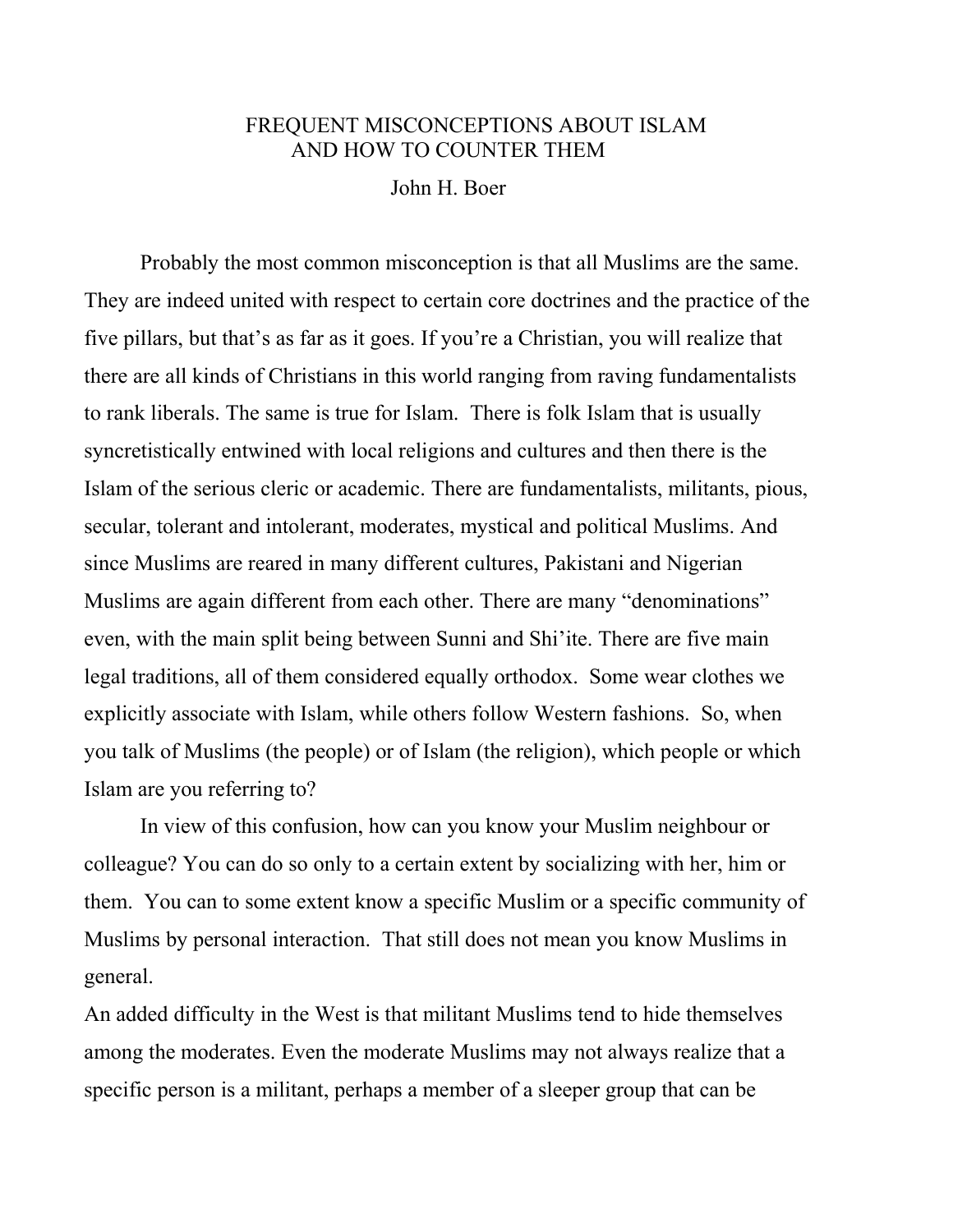called into militant action at any time and is prepared to do so at any cost to himself.

Some Westerners have a good Muslim neighbour, colleague or friend and conclude from this relationship that all Muslims are peaceful, to be completely accepted at all levels of society and to be fully trusted. Others are more influenced by the negative images they pick up from the media or from hysterical writings published by certain anti-Muslim groups. They may consider all Muslims dangerous and think of Islam as a threat to Western society.

Like stereotypes, all these misconceptions are based on distorted truths. There are reasons for them to develop; they are not altogether wrong. What *is* wrong is their generalization. There are peaceful Muslims and militant Muslims; friendly Muslims and hostile Muslims, but no generalization covers them all. *The cure for our various misconceptions is to get realistic.* We must be aware of all these differences and react appropriately to the various Muslim individuals and groups we encounter.

That said—and, because of its political incorrectness, I hesitate to state what's coming!—, we must beware of ever thinking we understand Muslims fully, especially if they have been brought up in a Muslim country or ghetto. Though I keep trying, I find it very difficult to establish genuine friendship with Muslims and Muslims often tend to resist it. Deep down there always seems to be a degree of mutual suspicion. It is impossible to predict what their reaction will be to a critical event between the West and Islam. Many moderates the world over unexpectedly rejoiced over 9/11. What is needed here is unending patience and then some more.

Many people fear Muslim challenges to secular society and consider them illegitimate. The generation that brought Dutch Calvinism to Canada in the 1950s also challenged Canadian secularism. They did not mean to threaten Canada but to